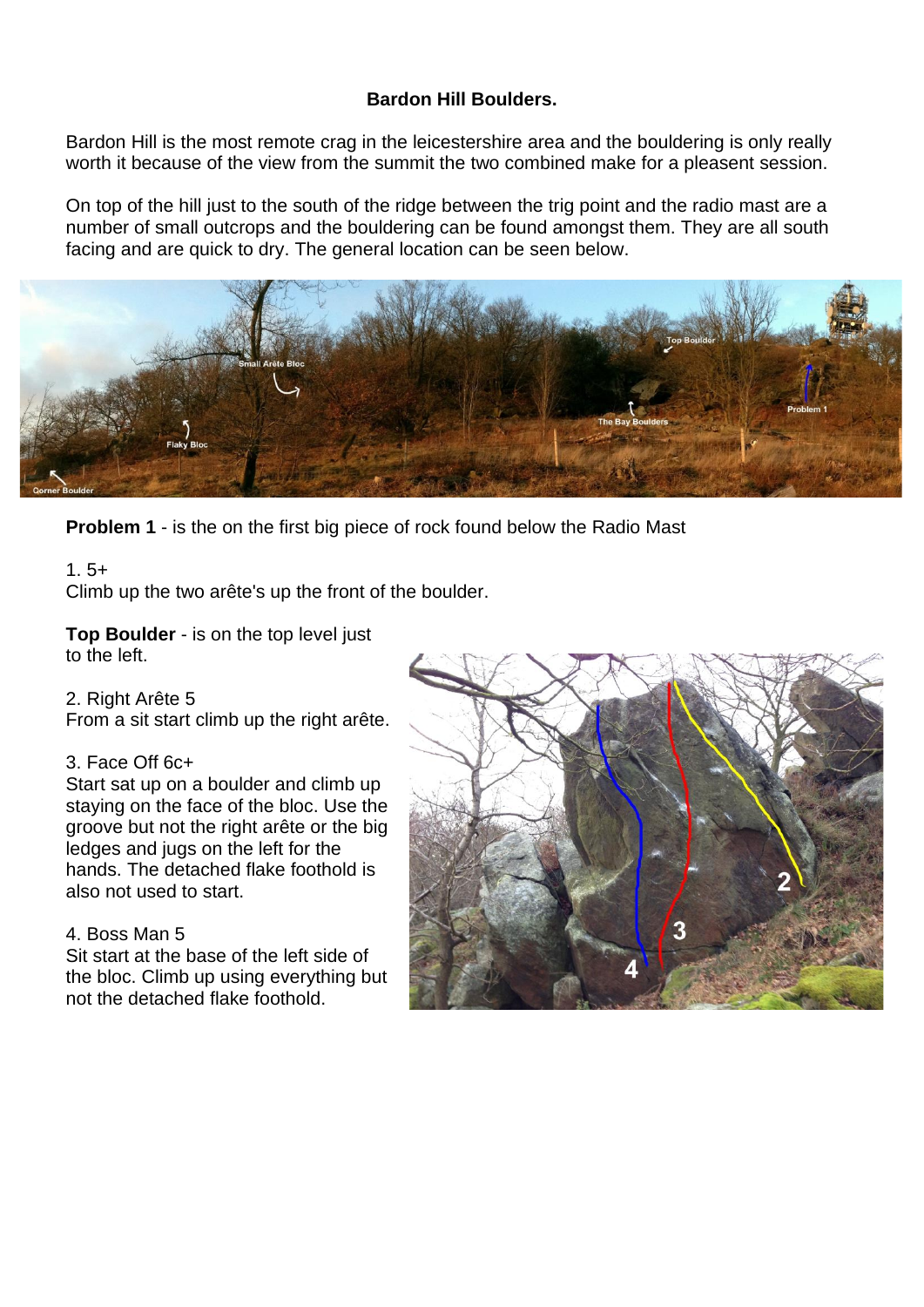**The Bay** - directly below the top boulder is a dug out pit problem and a bay with more problems



just around the corner. The best and most concentrated spot.

# 5. The Pit 7a

Start sat with the left hand on a side pull and right on a high okay sloper. Pull on and slap to the lip match and then mantle. Eliminate the left arête. Interesting moves.

### 6. 6b

From a sitting start at the base of the left arête climb following it staying on its right hand side to mantle out at the top of the bloc.

# 7. 5

Mantle and rock onto the slabby front of the boulder.

#### 8. Campus Wall 6b+

Start sat on a boulder beneath the overhang. Campus up okay holds directly without using the right corner or wall or left arête holds. Use only the bloc for feet. Good fun.

9. Overhanging Arête 6b From a similar start just left beneath the overhanging arête. Pull on and climb up the arête rocking around onto its left hand side at the top. Again use only the bloc for feet.

### 10. The Corner 6b+

Start from sitting below the small corner. Make a tricky first move to gain bigger holds and an easy finish.



# 11. The Layaway 6c+

Start sat with the left the lowest crimp and right on the base of the layaway. Make hard initial moves to then climb up the layaway feature staying on its left side.

# 12. The Crack 6a

Follow the crack staying on the big holds on its right hand side from a sitting start.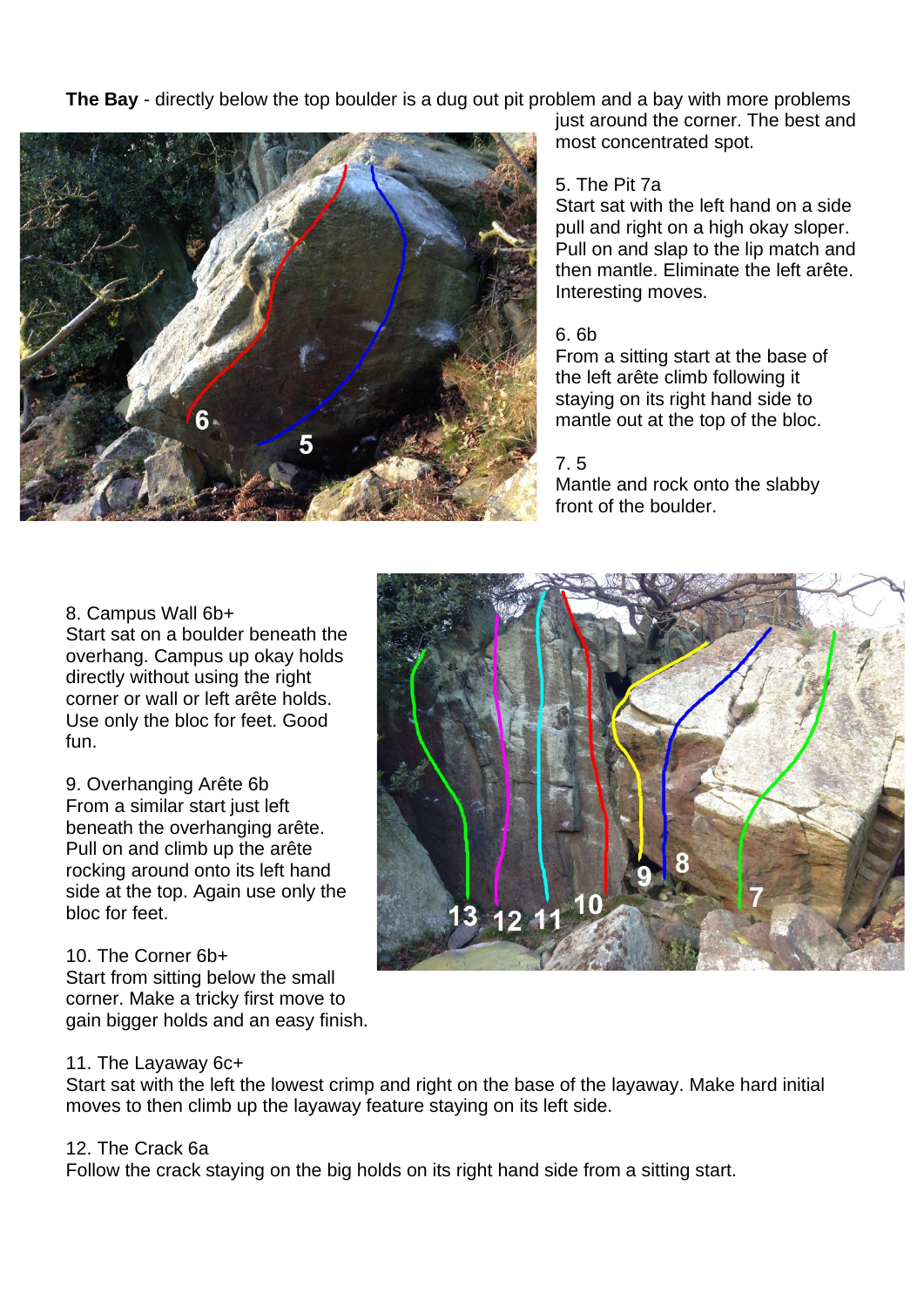13. Left Wall 6c

Climb the wall to the left of the crack from a sit start, eliminating the crack. Start on edges to the



left of the crack and make a big move up and left to gain the high jugs.

**Corner Boulder** - just down and left is a small boulder. Not as good as the bay problems.

 $14.4+$ Start sat at the base of the corner and climb up it.

15. 5 Sit start at the base of the left arête and climb up the arête and wall.

Flakey Boulder - just up and around to the left is a flaky face of rock.

### 16. 5?

Climb up the righthand side from. Sit start.

17. 5?